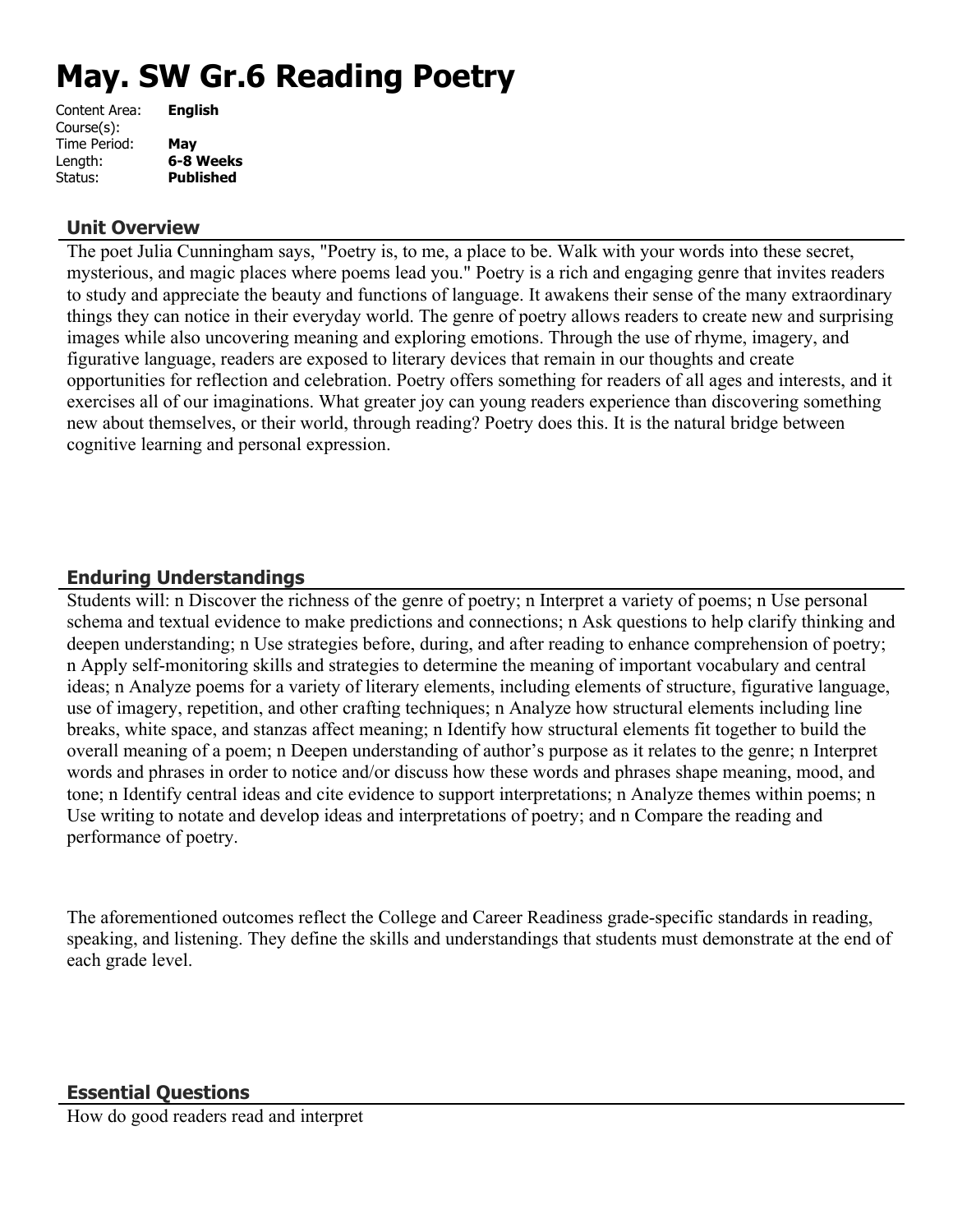# **Instructional Strategies & Learning Activities**

Interactive Read-Aloud Lessons

Lesson 1: Exploring the World of Poetry uses all of the mentor texts from the unit. Rationale: Readers of poetry need to have an overall understanding of the richness of the genre. Students will be introduced to the study of poetry and notice the range of structural elements and topics of poems. Common Core State Standards: RL.6.1, RL.6.5, SL.6.1, RL.6.10, W.6.10 Skills and Strategies: Text and Genre Features/Structure, Making Inferences, Speaking to Communicate, Listening and Responding, Engaging in Discussion/Collaborating

Lesson 2: Reading With Your Ears! uses Dark Emperor & Other Poems of the Night by Joyce Sidman and Heroes and She-Roes: Poems of Amazing and Everyday Heroes by J. Patrick Lewis. Rationale: Readers pay attention to the sound devices used in poetry to create mood and meaning. Students will identify these techniques and their effects on poetry. Common Core State Standards: RL.6.1, RL.6.4, SL.6.1, L.6.6, RL.6.10, L.6.5 Skills and Strategies: Text and Genre Features/Structure, Visualizing, Making Inferences, Finding Word Meaning (Vocabulary), Speaking to Communicate, Listening and Responding, Engaging in Discussion/Collaborating

Lesson 3: Paint Me a Picture uses Dark Emperor & Other Poems of the Night by Joyce Sidman. Rationale: Visualizing helps readers connect what they know to what they read. Students will use their senses to create images as they read poetry to help deepen their understanding and build meaning. Common Core State Standards: RL.6.4, SL.6.1, L.6.4, L.6.5, RL.6.10 Skills and Strategies: Using Schema, Visualizing, Making Inferences, Speaking to Communicate, Listening and Responding, Engaging in Discussion/Collaborating

Lesson 4: Thinking Big Thoughts uses Pieces of Georgia by Jen Bryant. Rationale: Readers of poetry build meaning both while reading and after reading. Students will build meaning by making inferences that help them determine big ideas. Common Core State Standards: RL.6.1, RL.6.2, RL.6.4, SL.6.1, L.6.4, RL.6.10 Skills and Strategies: Making Inferences, Determining Importance, Synthesizing, Speaking to Communicate, Listening and Responding, Engaging in Discussion/Collaborating Mentor Texts Amazing Faces by Lee Bennett Hopkins (Ed.) Dark Emperor & Other Poems of the Night by Joyce Sidman Heroes and She-Roes: Poems of Amazing and Everyday Heroes by J. Patrick Lewis Pieces of Georgia by Jen Bryant Poetry for Young People: Robert Frost by Gary D. Schmidt (Ed.) Reflections on a Gift of Watermelon Pickle . . . and Other Modern Verse by Stephen Dunning, Edward Lueders, and Hugh Smith (Eds.) Poetry Shared Texts "Catcher Sings the Blues" by Paul B. Janeczko "Hoods" by Paul B. Janeczko "Mathematical Compass" by Georgia Heard "The Paper Trail (a Found Poem)" by Georgia Heard

Lesson 5: Means of Connection uses Amazing Faces by Lee Bennett Hopkins (Ed.). Rationale: Readers' understanding of a text is based on unique connections they make while reading. Students will ask questions and make connections to discover and deepen their understanding of poems. Common Core State Standards: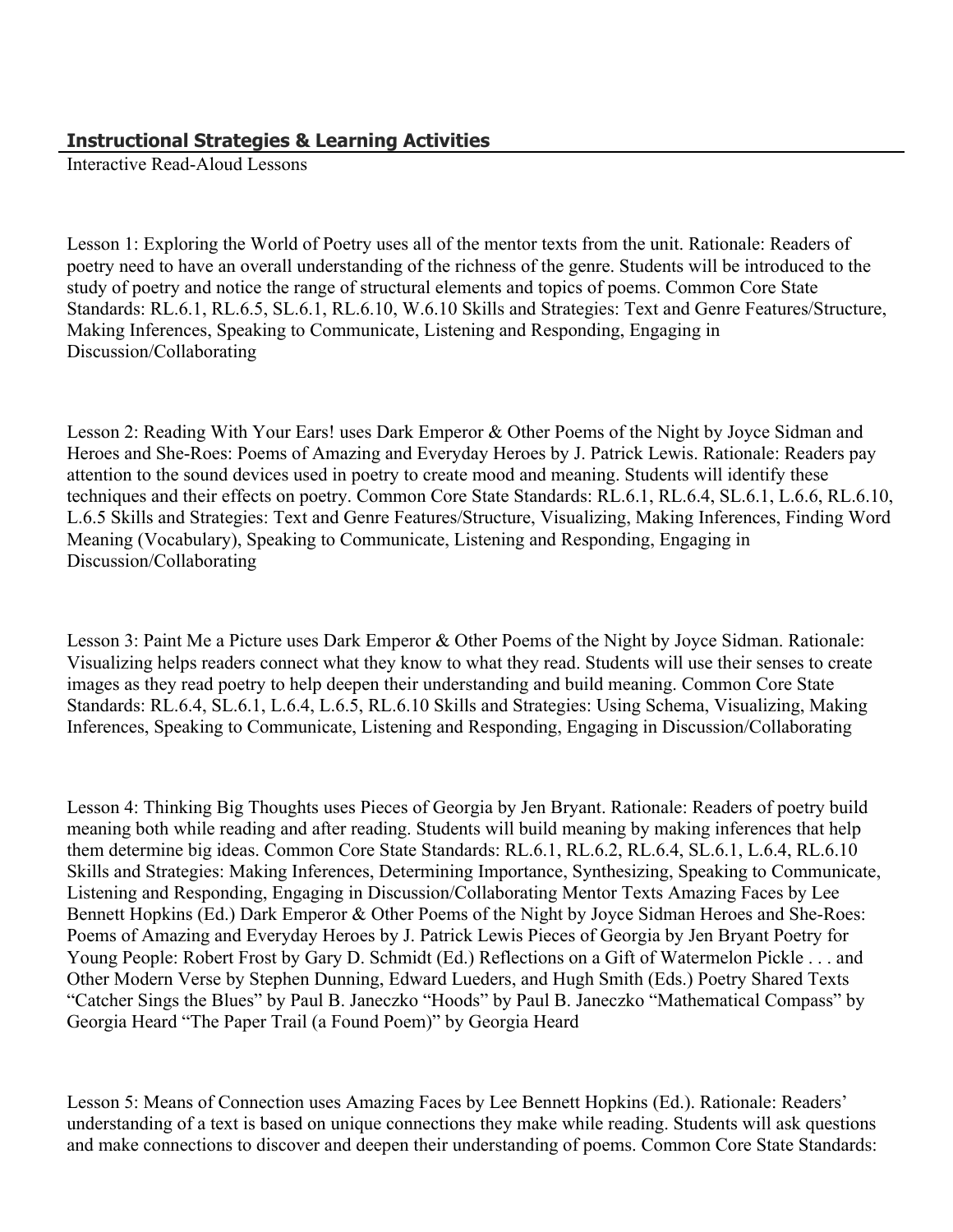RL.6.1, RL.6.2, SL.6.1, L.6.4, RL.6.10, W.6.10 Skills and Strategies: Using Schema, Questioning, Speaking to Communicate, Listening and Responding, Engaging in Discussion/Collaborating

Lesson 6: Working With Words uses Reflections on a Gift of Watermelon Pickle by Stephen Dunning, Edward Lueders, and Hugh Smith (Eds.) and Poetry for Young People: Robert Frost by Gary D. Schmidt (Ed.). Rationale: Readers of poetry use background knowledge and the context of a poem to figure out unfamiliar vocabulary. Students will uncover the meanings of unfamiliar words by using schema and context clues. Common Core State Standards: RL.6.1, RL.6.4, SL.6.1, L.6.4, RL.6.10 Skills and Strategies: Using Schema, Making Inferences, Monitoring and Repairing Comprehension, Finding Word Meaning (Vocabulary), Speaking to Communicate, Listening and Responding, Engaging in Discussion/Collaborating

Lesson 7: Come Again? uses Poetry for Young People: Robert Frost by Gary D. Schmidt (Ed.). Rationale: Readers learn to recognize when meaning breaks down and then use "fix-up" strategies to repair comprehension. Students will practice using fix-up strategies while reading poetry. Common Core State Standards: RL.6.4, SL.6.1, L.6.4, RL.6.1, RL.6.10, L.6.5 Skills and Strategies: Monitoring and Repairing Comprehension, Finding Word Meaning (Vocabulary), Speaking to Communicate, Listening and Responding, Engaging in Discussion/Collaborating

Lesson 8: Looking Across Poems uses Amazing Faces by Lee Bennett Hopkins (Ed.) and Pieces of Georgia by Jen Bryant. Rationale: Readers of poetry look for connections across poems with regard to language, topic, and theme. Students will learn about the importance of comparing and contrasting poems. Common Core State Standards: RL.6.2, RL.6.9, SL.6.1, RL.6.10, W.6.10 Skills and Strategies: Making Inferences, Determining Importance, Synthesizing, Speaking to Communicate, Listening and Responding, Engaging in Discussion/Collaborating

## Mini-Lessons

Lesson 1: Close Reading of Poetry uses Heroes and She-Roes: Poems of Amazing and Everyday Heroes by J. Patrick Lewis. Rationale: Readers of poetry need to build a literal understanding of each line by paying attention to words and phrases. Students will learn how to paraphrase by paying close attention to the details they read. Common Core State Standard: RL.6.1, RL.6.4, L.6.4, L.6.5, RL.6.10, SL.6.1 Skills and Strategies: Making Inferences, Monitoring and Repairing Comprehension, Finding Word Meaning (Vocabulary)

Lesson 2: What Does That Really Mean? uses Poetry for Young People: Robert Frost by Gary D. Schmidt (Ed.) and "Mathematical Compass" by Georgia Heard from the Poetry Shared Texts. Rationale: Readers understand that poets use figurative language to capture a specific meaning. Students will determine the meaning of words and phrases, including figurative language, to deepen their understanding of poems. Common Core State Standards: RL.6.4, L.6.5, RL.6.1, RL.6.10, SL.6.1, L.6.4, W.6.10 Skills and Strategies: Using Schema, Visualizing, Monitoring and Repairing Comprehension, Finding Word Meaning (Vocabulary)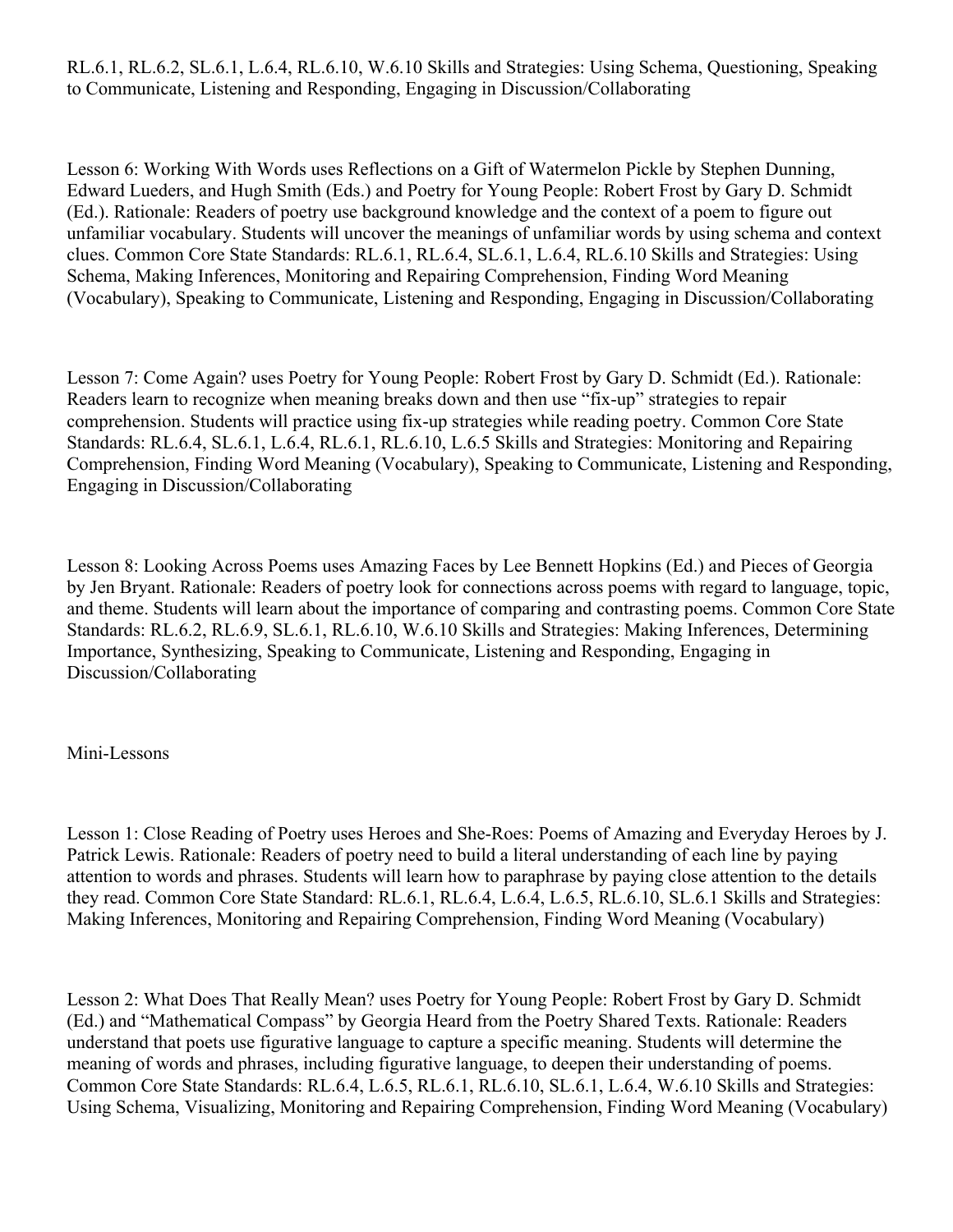Lesson 3: Analyzing Structure uses "Catcher Sings the Blues" by Paul B. Janeczko from the Poetry Shared Texts and Heroes and She-Roes: Poems of Amazing and Everyday Heroes by J. Patrick Lewis. Rationale: Readers of poetry need to analyze the role of each stanza and how they build on one another to create the overall meaning of the poem. Students will pay attention to how stanzas fit together to develop the overall meaning of the text. Common Core State Standards: RL.6.2, RL.6.5, RL.6.1, RL.6.10, SL.6.1 Skills and Strategies: Text and Genre Features/Structure, Making Inferences, Determining Importance

Lesson 4: Examining Narrative Poetry uses Pieces of Georgia by Jen Bryant and "Hoods" by Paul B. Janeczko from the Poetry Shared Texts. Rationale: Readers of poetry have an understanding of how a narrative can be written in the form of poetry. Students will build understanding across narrative poems. Common Core State Standards: RL.6.5, RL.6.1, RL.6.10, SL.6.1, L.6.5, L.6.6, W.6.10 Skills and Strategies: Text and Genre Features/Structure, Making Inferences, Determining Importance

Lesson 5: What's This Really About? uses "The Paper Trail (a Found Poem)" by Georgia Heard from the Poetry Shared Texts and Amazing Faces by Lee Bennett Hopkins (Ed.). Rationale: Readers know that being able to connect to a writer's message is vital to comprehending poetry. Students will make inferences to determine the big idea of a poem. Common Core State Standards: RL.6.2, RL.6.4, RL.6.1, RL.6.10, SL.6.1, L.6.5, W.6.10 Skills and Strategies: Determining Importance, Synthesizing

Lesson 6: Where's the Evidence? uses Dark Emperor & Other Poems of the Night by Joyce Sidman. Rationale: Readers need to be able to support their thinking with textual evidence from the poems they read. Students will support their interpretation of a poem's central idea by citing evidence from the poem. Common Core State Standards: RL.6.1, RL.6.2, RL.6.4, RL.6.10, SL.6.1, L.6.5 Skills and Strategies: Making Inferences, Determining Importance

Lesson 7: That Doesn't Seem Right! uses Poetry for Young People: Robert Frost by Gary D. Schmidt (Ed.). Rationale: Readers need to monitor their understanding as they are reading. Students will use a variety of fixup strategies to clear up confusion. Common Core State Standards: RL.6.4, RL.6.5, RL.6.10, SL.6.1, L.6.5 Skills and Strategies: Using Schema, Visualizing, Monitoring and Repairing Comprehension, Finding Word Meaning (Vocabulary)

Lesson 8: What Does This Fit? uses Poetry for Young People: Robert Frost by Gary D. Schmidt (Ed.) and Amazing Faces by Lee Bennett Hopkins (Ed.). Rationale: Readers uncover a poem's theme in order to have a deeper understanding of the poem and of the world. Students will determine possible themes of poems after reading them. Common Core State Standards: RL.6.1, RL.6.2, RL.6.4, RL.6.5, RL.6.10, SL.6.1, L.6.5, W.6.10 Skills and Strategies: Determining Importance, Synthesizing

Lesson 9: Making Grand Connections uses "Catcher Sings the Blues" by Paul B. Janeczko from the Poetry Shared Texts and "Paper Trail (a Found Poem)" by Georgia Heard from the Poetry Shared Texts. Rationale: Readers connect poems by determining common themes. Students will make connections across poems by identifying a common theme and how each poem connects to that theme. Common Core State Standards: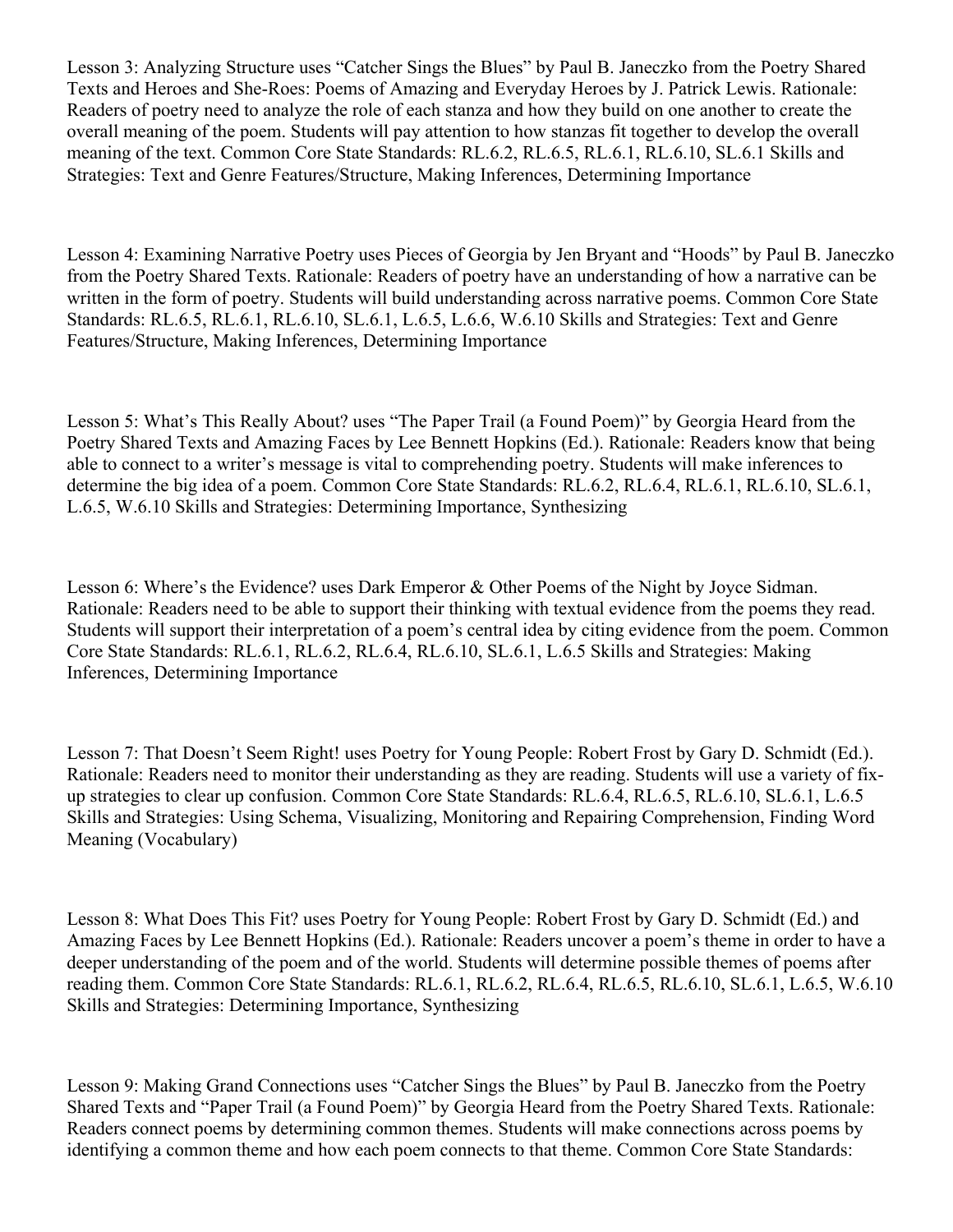RL.6.2, RL.6.6, RL.6.4, RL.6.10, SL.6.1, L.6.5, W.6.10 Skills and Strategies: Determining Importance, Synthesizing

Lesson 10: The Power of Performance uses "Catcher Sings the Blues" by Paul B. Janeczko from the Poetry Shared Texts, all of the mentor texts from the unit, and other teacher-selected poetry resources. Rationale: Readers of poetry compare what they understand and experience when reading a poem to what they understand and experience when hearing the poem performed. Students will perform a self-selected poem and will compare the reading and performance of a poem. Common Core State Standards: RL.6.7, RL.6.1, RL.6.4, RL.6.10, SL.6.1, L.6.5, W.6.10 Skills and Strategies: Making Inferences, Synthesizing

## **Integration of Career Readiness, Life Literacies and Key Skills**

Students will look at different careers of professional poets.

| <b>TECH.9.4.8.DC</b> | Digital Citizenship                                                                                                                                                                                                 |
|----------------------|---------------------------------------------------------------------------------------------------------------------------------------------------------------------------------------------------------------------|
| WRK.9.2.8.CAP.3      | Explain how career choices, educational choices, skills, economic conditions, and personal<br>behavior affect income.                                                                                               |
| WRK.9.2.8.CAP.2      | Develop a plan that includes information about career areas of interest.                                                                                                                                            |
| WRK.9.2.8.CAP.4      | Explain how an individual's online behavior (e.g., social networking, photo exchanges,<br>video postings) may impact opportunities for employment or advancement.                                                   |
| <b>WRK.9.2.8.CAP</b> | Career Awareness and Planning                                                                                                                                                                                       |
| WRK.9.2.8.CAP.1      | Identify offerings such as high school and county career and technical school courses,<br>apprenticeships, military programs, and dual enrollment courses that support career or<br>occupational areas of interest. |
|                      | Detailed examples exist to illustrate crediting others when incorporating their digital<br>artifacts in one's own work.                                                                                             |
| TECH.9.4.8.DC.2      | Provide appropriate citation and attribution elements when creating media products (e.g.,<br>$W.6.8$ ).                                                                                                             |
| TECH.9.4.8.DC.1      | Analyze the resource citations in online materials for proper use.                                                                                                                                                  |

## **Technology Integration**

Students will interact with the lesson through the Smartboard. Students will generate digital projects to document understanding.

| TECH.8.1.5     | Educational Technology: All students will use digital tools to access, manage, evaluate, and<br>synthesize information in order to solve problems individually and collaborate and to<br>create and communicate knowledge. |
|----------------|----------------------------------------------------------------------------------------------------------------------------------------------------------------------------------------------------------------------------|
| TECH.8.1.5.A.2 | Format a document using a word processing application to enhance text and include<br>graphics, symbols and/or pictures.                                                                                                    |
| TECH.8.1.5.A.1 | Select and use the appropriate digital tools and resources to accomplish a variety of tasks<br>including solving problems.                                                                                                 |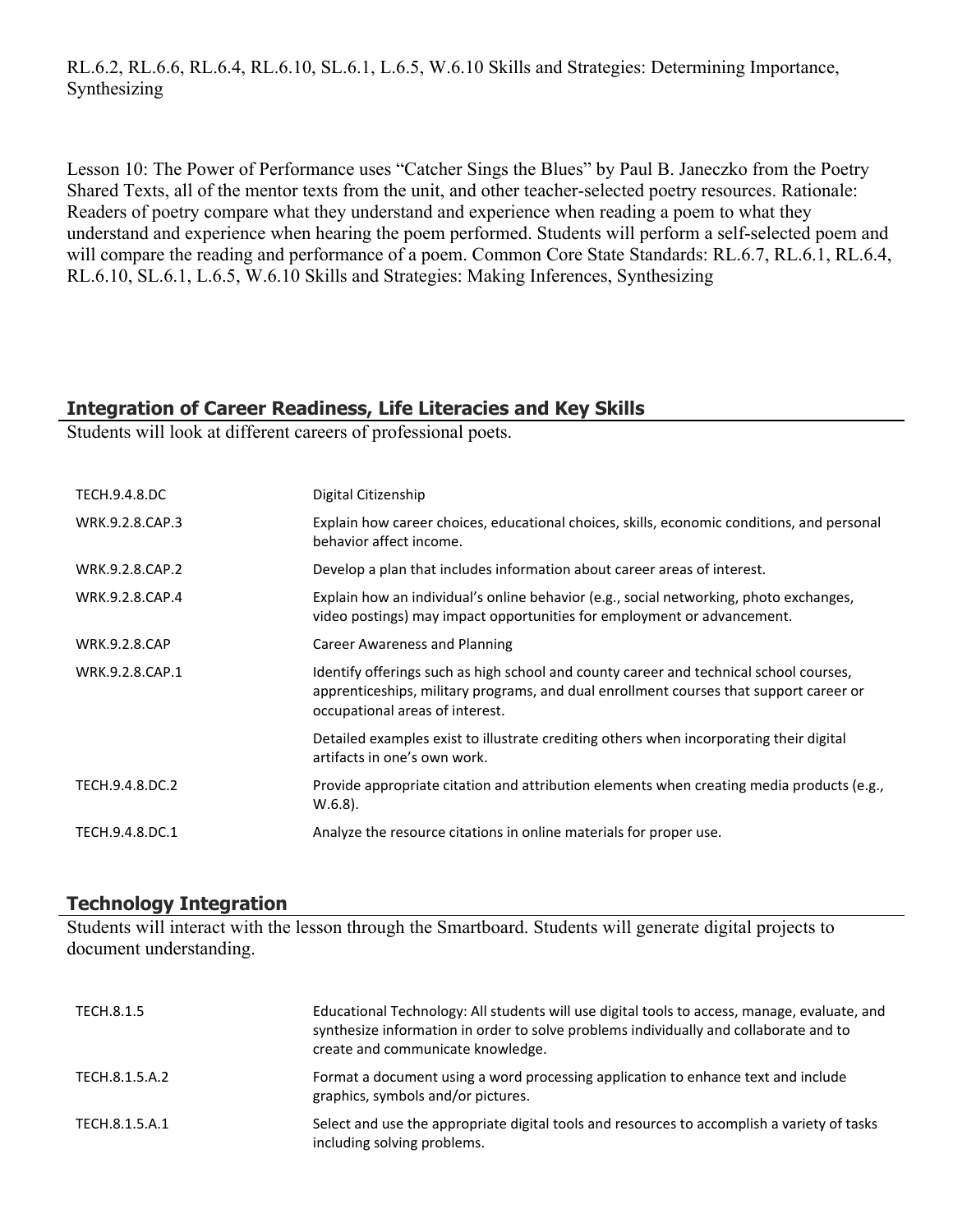| TECH.8.1.5.A.CS2 | Select and use applications effectively and productively.                             |
|------------------|---------------------------------------------------------------------------------------|
| TECH.8.1.5.D.CS1 | Advocate and practice safe, legal, and responsible use of information and technology. |

# **Interdisciplinary Connections**

Various disciplines will be explored through group texts and individual leveled, choice texts.

#### **Differentiation**

- Understand that gifted students, just like all students, come to school to learn and be challenged.
- Pre-assess your students. Find out their areas of strength as well as those areas you may need to address before students move on.
- Consider grouping gifted students together for at least part of the school day.
- Plan for differentiation. Consider pre-assessments, extension activities, and compacting the curriculum.
- Use phrases like "You've shown you don't need more practice" or "You need more practice" instead of words like "qualify" or "eligible" when referring to extension work.
- Encourage high-ability students to take on challenges. Because they're often used to getting good grades, gifted students may be risk averse.
- **Definitions of Differentiation Components**:
	- o Content the specific information that is to be taught in the lesson/unit/course of instruction.
	- o Process how the student will acquire the content information.
	- o Product how the student will demonstrate understanding of the content.
	- $\circ$  Learning Environment the environment where learning is taking place including physical location and/or student grouping

#### **Differentiation occurring in this unit:**

Students will have access to leveled libraries of a variety of texts and be able to choose based on interest.

# **Modifications & Accommodations**

Refer to QSAC EXCEL SMALL SPED ACCOMMOCATIONS spreadsheet in this discipline.

# **Modifications and Accommodations used in this unit:**

IEP and 504 accommodations will be utilized.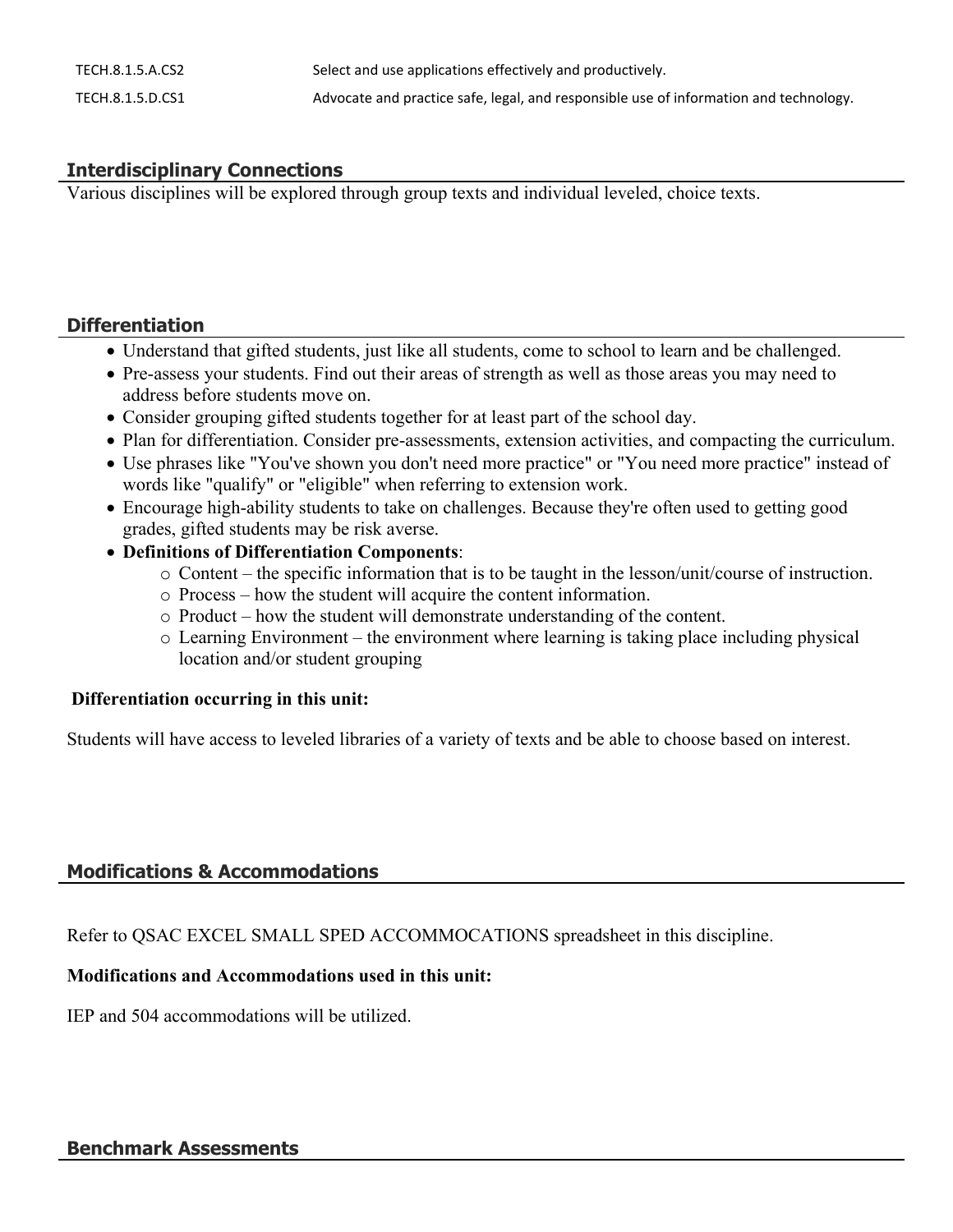**Benchmark Assessments** are given periodically (e.g., at the end of every quarter or as frequently as once per month) throughout a school year to establish baseline achievement data and measure progress toward a standard or set of academic standards and goals.

#### **Schoolwide Benchmark assessments:**

Aimsweb benchmarks 3X a year

Linkit Benchmarks 3X a year

## **Additional Benchmarks used in this unit:**

Aimsweb

Linkit testing 3 times a year.

## **Formative Assessments**

Assessment allows both instructor and student to monitor progress towards achieving learning objectives, and can be approached in a variety of ways. **Formative assessment** refers to tools that identify misconceptions, struggles, and learning gaps along the way and assess how to close those gaps. It includes effective tools for helping to shape learning, and can even bolster students' abilities to take ownership of their learning when they understand that the goal is to improve learning, not apply final marks (Trumbull and Lash, 2013). It can include students assessing themselves, peers, or even the instructor, through writing, quizzes, conversation, and more. In short, formative assessment occurs throughout a class or course, and seeks to improve student achievement of learning objectives through approaches that can support specific student needs (Theal and Franklin, 2010, p. 151).

## **Formative Assessments used in this unit:**

**Discussion** 

Teacher observation

worksheets

projects

teacher made tests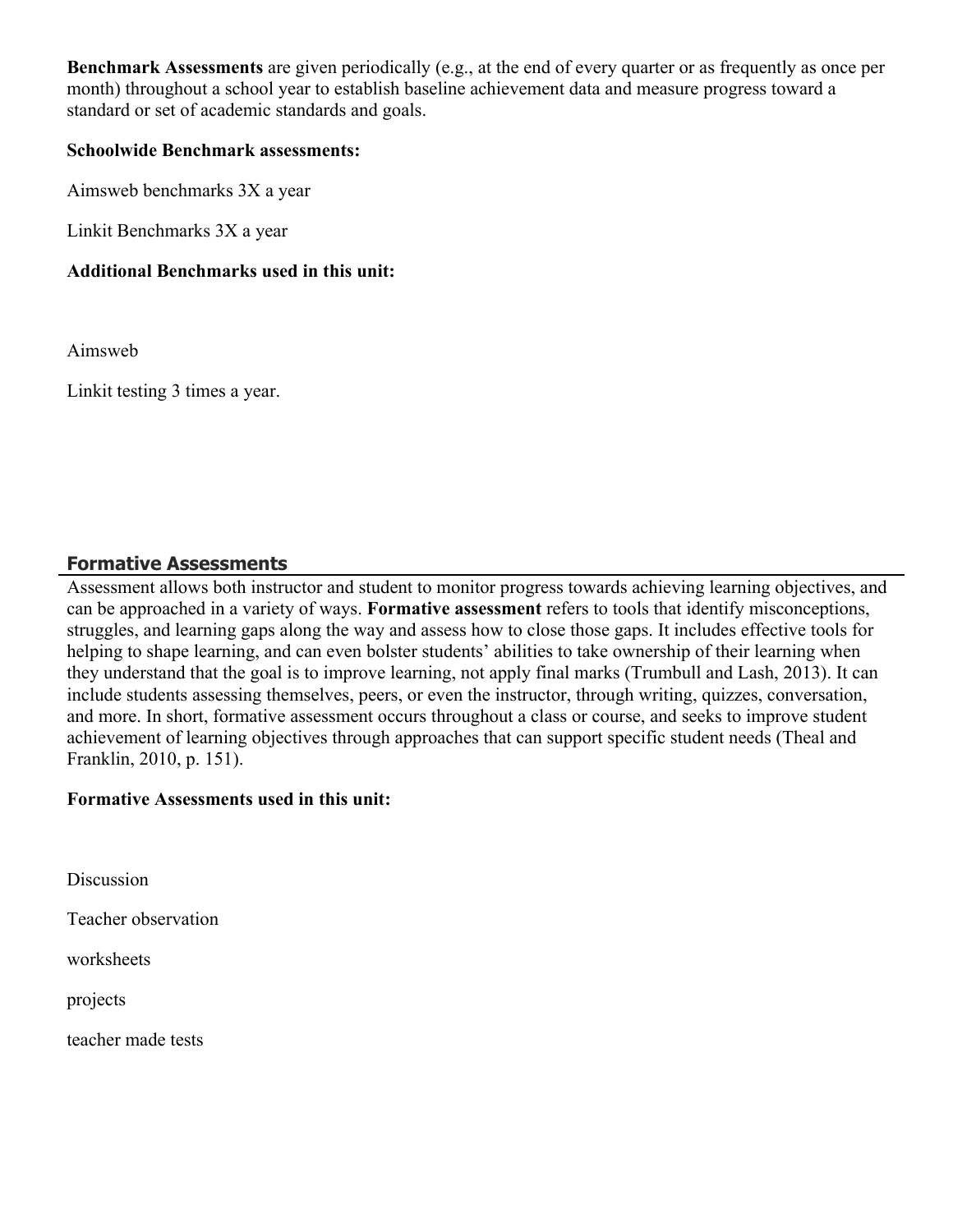## **Summative Assessments**

**Summative assessments** evaluate student learning, knowledge, proficiency, or success at the conclusion of an instructional period, like a unit, course, or program. Summative assessments are almost always formally graded and often heavily weighted (though they do not need to be). Summative assessment can be used to great effect in conjunction and alignment with formative assessment, and instructors can consider a variety of ways to combine these approaches.

#### **Summative assessments for this unit:**

Unit assessments

Summative Assessment Students will read the poems "Nesterenko" and "Fixer" by Paul B. Janeczko in order to answer selected and constructed response questions.

## **Instructional Materials**

Instructional material with the Schoolwide, Inc. unit,

#### Mentor texts

 Amazing Faces by Lee Bennett Hopkins (Ed.) Dark Emperor & Other Poems of the Night by Joyce Sidman Heroes and She-Roes: Poems of Amazing and Everyday Heroes by J. Patrick Lewis Pieces of Georgia by Jen Bryant Poetry for Young People: Robert Frost by Gary D. Schmidt (Ed.) Reflections on a Gift of Watermelon Pickle . . . and Other Modern Verse by Stephen Dunning, Edward Lueders, and Hugh Smith (Eds.) Poetry Shared Texts "Catcher Sings the Blues" by Paul B. Janeczko "Hoods" by Paul B. Janeczko "Mathematical Compass" by Georgia Heard "The Paper Trail (a Found Poem)" by Georgia Heard

| <b>Standards</b> |                                                                                                                                                                                                                                                                                  |
|------------------|----------------------------------------------------------------------------------------------------------------------------------------------------------------------------------------------------------------------------------------------------------------------------------|
| LA.L.6.6         | Acquire and use accurately grade-appropriate general academic and domain-specific<br>words and phrases; gather vocabulary knowledge when considering a word or phrase<br>important to comprehension or expression.                                                               |
| LA.RL.6.1        | Cite textual evidence and make relevant connections to support analysis of what the text<br>says explicitly as well as inferences drawn from the text.                                                                                                                           |
| LA.RL.6.2        | Determine a theme or central idea of a text and how it is conveyed through particular<br>details; provide a summary of the text distinct from personal opinions or judgments.                                                                                                    |
| LA.RL.6.4        | Determine the meaning of words and phrases as they are used in a text, including<br>figurative and connotative meanings; analyze the impact of a specific word choice on<br>meaning and tone.                                                                                    |
| LA.RL.6.9        | Compare, contrast and reflect on (e.g., practical knowledge, historical/cultural context,<br>and background knowledge) texts in different forms or genres (e.g., stories and poems;<br>historical novels and fantasy stories) in terms of their approaches to similar themes and |